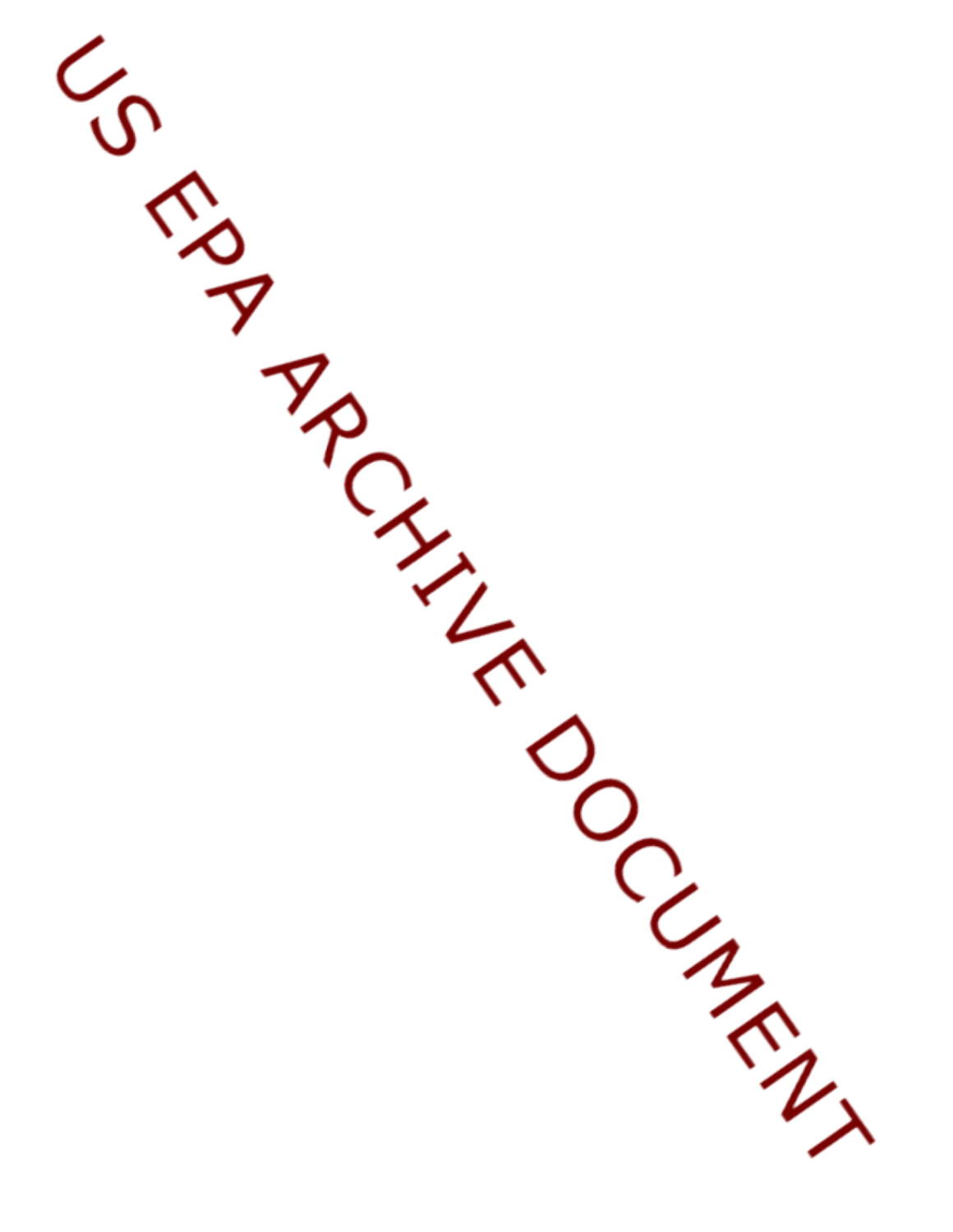UNITED STATES ENVIRONMENTAL PROTECTION AGENCY Office of Research and Development FT<sup>®</sup> Washington, D.C. 20460 ENVIRONMENTAL TECHNOLOGY VERIFICATION PROGRAM **VERIFICATION STATEMENT** TECHNOLOGY TYPE: **SOIL SAMPLER APPLICATION: SUBSURFACE SOIL SAMPLING** SIMULPROBE® CORE BARREL SAMPLER TECHNOLOGY NAME: **COMPANY:** SIMULPROBE® TECHNOLOGIES, INC. ADDRESS: 354 BEL MARIN KEYS BOULEVARD, SUITE F NOVATO, CALIFORNIA 94949 PHONE:  $(714)$  374-9969

## **ETV PROGRAM DESCRIPTION**

The U.S. Environmental Protection Agency (EPA) created the Environmental Technology Verification (ETV) Program to facilitate the deployment of innovative technologies through performance verification and information dissemination. The goal of the ETV Program is to further environmental protection by substantially accelerating the acceptance and use of improved and cost-effective technologies. The ETV Program is intended to assist and inform those involved in the design, distribution, permitting, and purchase of environmental technologies. This document summarizes the results of a demonstration of the SimulProbe® Core Barrel Sampler.

## PROGRAM OPERATION

Under the ETV Program and with the full participation of the technology developer, the EPA evaluates the performance of innovative technologies by developing demonstration plans, conducting field tests, collecting and analyzing demonstration data, and preparing reports. The technologies are evaluated under rigorous quality assurance (QA) protocols to ensure that data of known and adequate quality are generated and that the demonstration results are defensible. The EPA's National Exposure Research Laboratory, which demonstrates field characterization and monitoring technologies, selected Tetra Tech EM Inc. as the verification organization to assist in field testing various soil and soil gas sampling technologies. This demonstration was conducted under the EPA's Superfund Innovative Technology Evaluation Program.

#### **DEMONSTRATION DESCRIPTION**

In May and June 1997, the EPA conducted a field test of the SimulProbe® Core Barrel Sampler along with three other soil and two soil gas sampling technologies. This verification statement focuses on the SimulProbe<sup>®</sup> Core Barrel Sampler; similar statements have been prepared for each of the other technologies. The performance of the Core Barrel Sampler was compared to a reference subsurface soil sampling method (hollow-stem auger drilling and split-spoon sampling) in terms of the following parameters: (1) sample recovery, (2) volatile organic compound (VOC) concentrations in recovered samples, (3) sample integrity, (4) reliability and throughput, and (5) cost. Data quality indicators for precision, accuracy, representativeness, completeness, and comparability were also assessed against project-specific QA objectives to ensure the usefulness of the data.

The Core Barrel Sampler was demonstrated at two sites: the Small Business Administration (SBA) site in Albert City, Iowa, and the Chemical Sales Company (CSC) site in Denver, Colorado. These sites were chosen because of the wide range of VOC concentrations detected at the sites and because each has a distinct soil type. The VOCs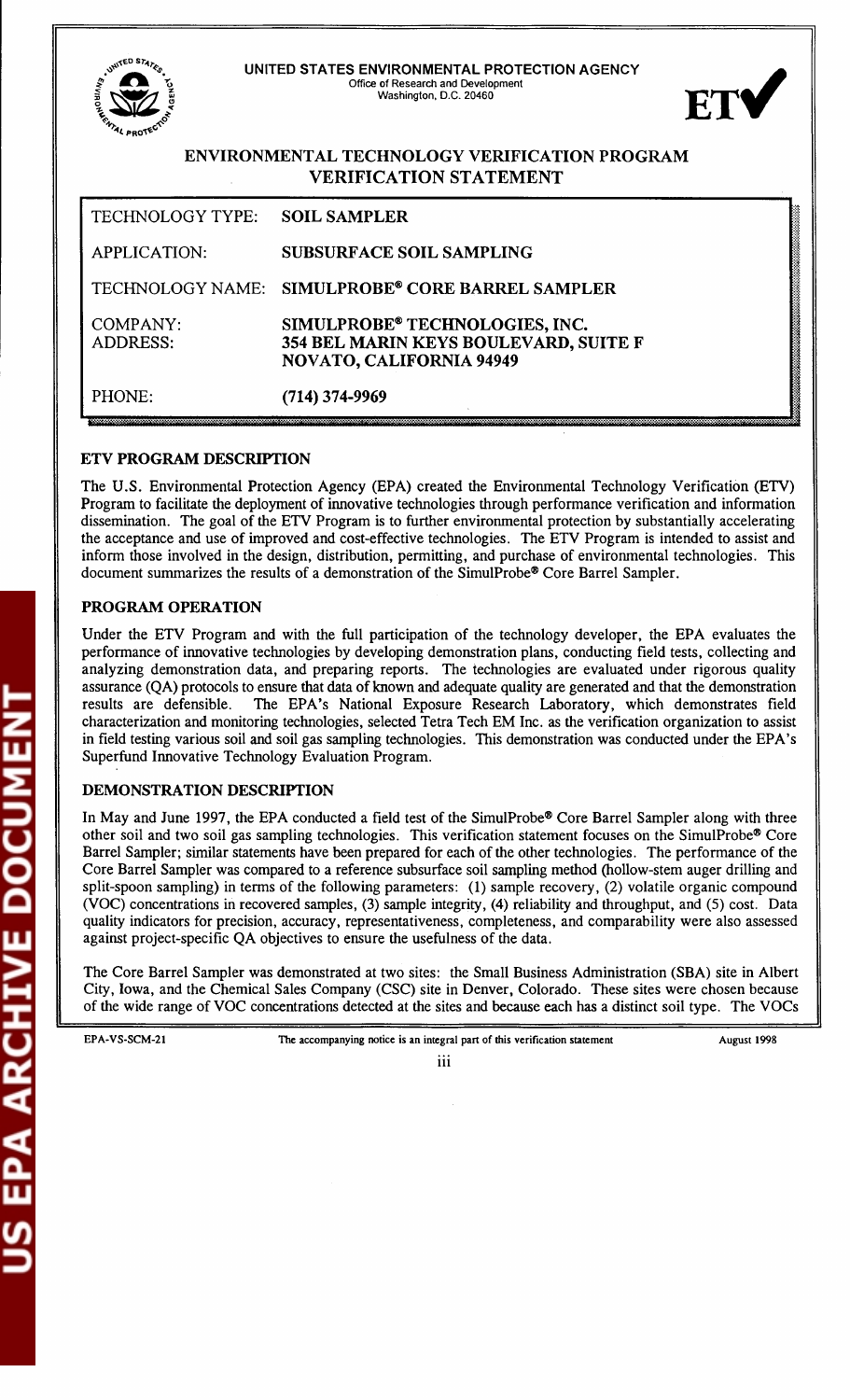detected at the sites include cis-1,2-dichloroethene (cis-1,2-DCE); 1,1,1-trichloroethane  $(1,1,1-TCA)$ ; trichloroethene (TCE); and tetrachloroethene (PCE). The SBA site is composed primarily of clay soil, and the CSC site is composed primarily of medium- to fine-grained sandy soil. A complete description of the demonstration, including a data summary and discussion of results, is available in the report titled *Environmental Technology Verification Report: Soil Sampler, SimulProbe®Technologies, Inc., SimulProbe®Core Barrel Sampler,* EPA 600/R-98/094.

## TECHNOLOGY DESCRIPTION

The Core Barrel Sampler was designed to collect subsurface soil samples and may be advanced by using direct-push or drilling platforms. The sampler is constructed of steel and consists of a split core barrel (similar to a split-spoon sampler), a drive shoe at the bottom of the unit, and a core barrel head at the top of the unit. The sampler has a uniform 2-inch outer diameter and is 27 inches long. It is capable of recovering a discrete sample in the form of a 1.25-inch-diameter and 27-inch-long soil core. Multiple 5.25-inch-long stainless-steel liners or a single full-length <sup>p</sup>lastic liner can be used inside the sampler to contain the soil core. The drive shoe component of the sampler is equipped with a slide mechanism and has an optional drive tip for direct-push, discrete sampling applications. The drive tip (called SPLAT<sup>TM</sup>—SimulProbe® Latch Activated Tip) seals the sample chamber until the target depth is reached. The SPLAT<sup>TM</sup> is released at the target depth to collect a discrete sample. Direct-push advancement <sup>p</sup>latforms were used with an unlined Core Barrel Sampler for this evaluation.

# VERIFICATION OF PERFORMANCE

The demonstration data indicate the following performance characteristics for the Core Barrel Sampler:

*Sample Recovery:* For the purposes of this demonstration, sample recovery was defined as the ratio of the length of recovered sample to the length of sampler advancement. Sample recoveries from 42 samples collected at the SBA site ranged from 63 to 100 percent, with an average sample recovery of 95 percent. Sample recoveries from 40 samples collected at the CSC site ranged from 31 to 100 percent, with an average sample recovery of 68 percent. Using the reference method, sample recoveries from 42 samples collected at the SBA site ranged from 40 to 100 percent, with an average recovery of 88 percent. Sample recoveries from the 41 samples collected at the CSC site ranged from 53 to 100 percent, with an average recovery of 87 percent. A comparison of recovery data from the Core Barrel Sampler and the reference sampler indicates that the Core Barrel Sampler achieved higher sample recoveries in the clay soil at the SBA site and lower sample recoveries in the sandy soil at the CSC site relative to the sample recoveries achieved by the reference sampling method.

*Volatile Organic Compound Concentrations:* Soil samples collected using the Core Barrel Sampler and the reference sampling method at six sampling depths in nine grids (five at the SBA site and four at the CSC site) were analyzed for VOCs. For 22 of the 24 Core Barrel Sampler and reference sampling method pairs (12 at the SBA site and 12 at the CSC site), a statistical analysis using the Mann-Whitney test indicated no significant statistical difference at the 95 percent level between the VOC concentrations in samples collected with the Core Barrel Sampler and those collected with the reference sampling method. A statistically significant difference was identified for two sample pairs collected at the CSC site. Analysis of the SBA site data, using the sign test, indicated no statistical difference between the data obtained by the Core Barrel Sampler and by the reference sampling method. However, at the CSC site, the sign test indicated that data obtained by the Core Barrel Sampler are statistically significantly different than the data obtained by the reference sampling method, suggesting that the reference method tends to yield higher concentrations in sampling coarse-grained soils than does the Core Barrel Sampler.

*Sample Integrity:* Seven integrity samples were collected with the Core Barrel Sampler at each site to determine if potting soil in an unlined sampler became contaminated after it was advanced through a zone of high VOC concentrations. Seven integrity samples were collected with the reference sampling method at the SBA site and five integrity samples were collected at the CSC site. For the Core Barrel Sampler, VOCs were detected in eight of the <sup>14</sup>integrity samples: six at the SBA site and two at the CSC site. The range of VOC concentrations detected above the analytical detection limit in the potting soil at the SBA site was: cis-1,2-DCE (2.10 to 4,410 micrograms per kilogram [ $\mu$ g/kg]); TCE (5.28 to 1,960  $\mu$ g/kg); and PCE (less than 1 to 7.05  $\mu$ g/kg). The range of VOC concentrations in the potting soil at the CSC site was: cis-1,2-DCE (8.04 to 9.33  $\mu$ g/kg); 1,1,1-TCA (108 to 218  $\mu$ g/kg); TCE (21.5 to 39.4  $\mu$ g/kg); and PCE (286 to 602  $\mu$ g/kg). These results indicate that the integrity of the unlined chamber in the Core Barrel Sampler may not be preserved when the sampler is advanced through highly

**RCHIVE DOCUMENT**